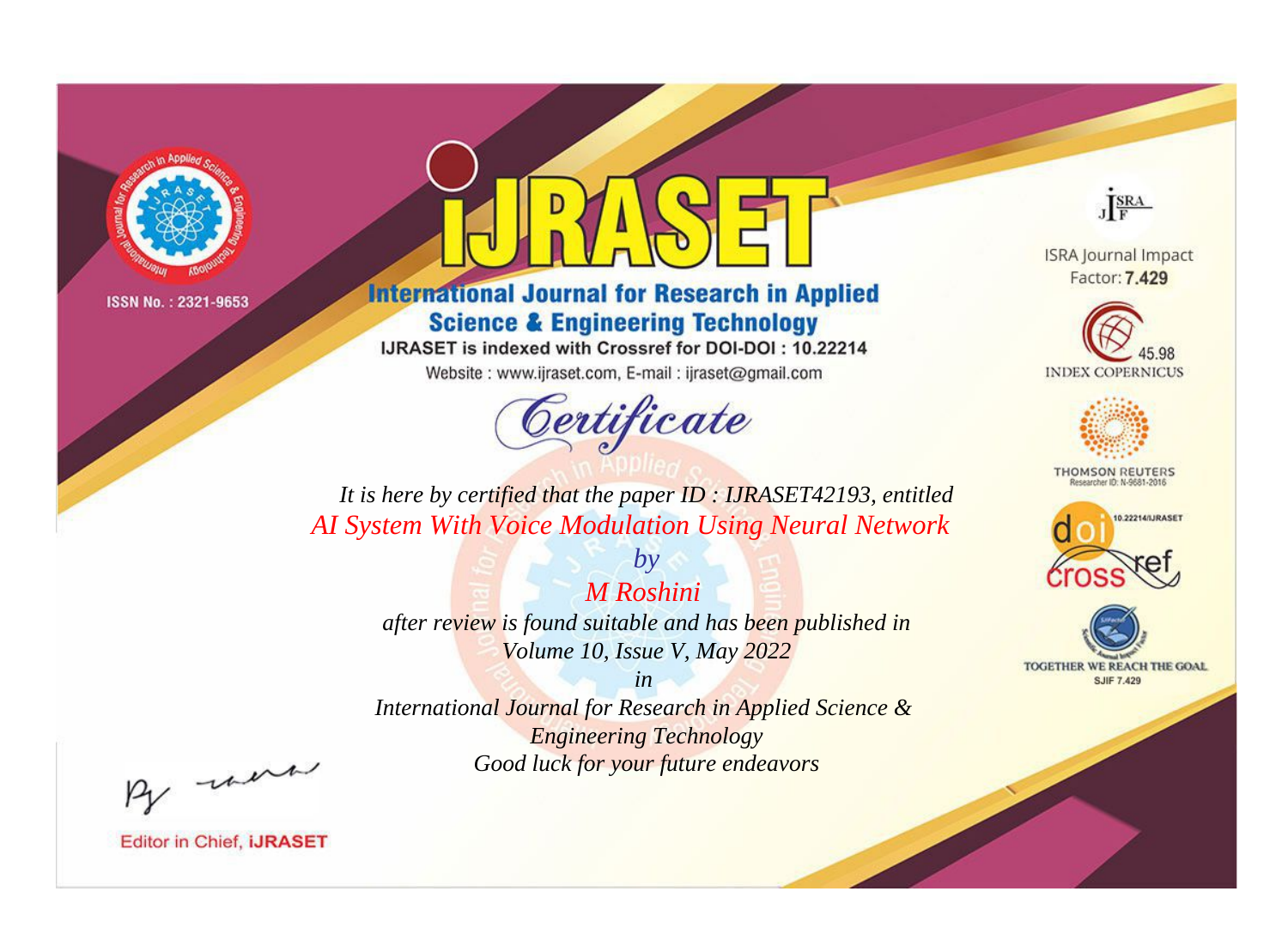

# **International Journal for Research in Applied Science & Engineering Technology**

IJRASET is indexed with Crossref for DOI-DOI: 10.22214

Website: www.ijraset.com, E-mail: ijraset@gmail.com



JERA

**ISRA Journal Impact** Factor: 7.429





**THOMSON REUTERS** 



TOGETHER WE REACH THE GOAL **SJIF 7.429** 

*It is here by certified that the paper ID : IJRASET42193, entitled AI System With Voice Modulation Using Neural Network*

> *S Nandhika after review is found suitable and has been published in Volume 10, Issue V, May 2022*

*by*

*in* 

*International Journal for Research in Applied Science & Engineering Technology Good luck for your future endeavors*

By morn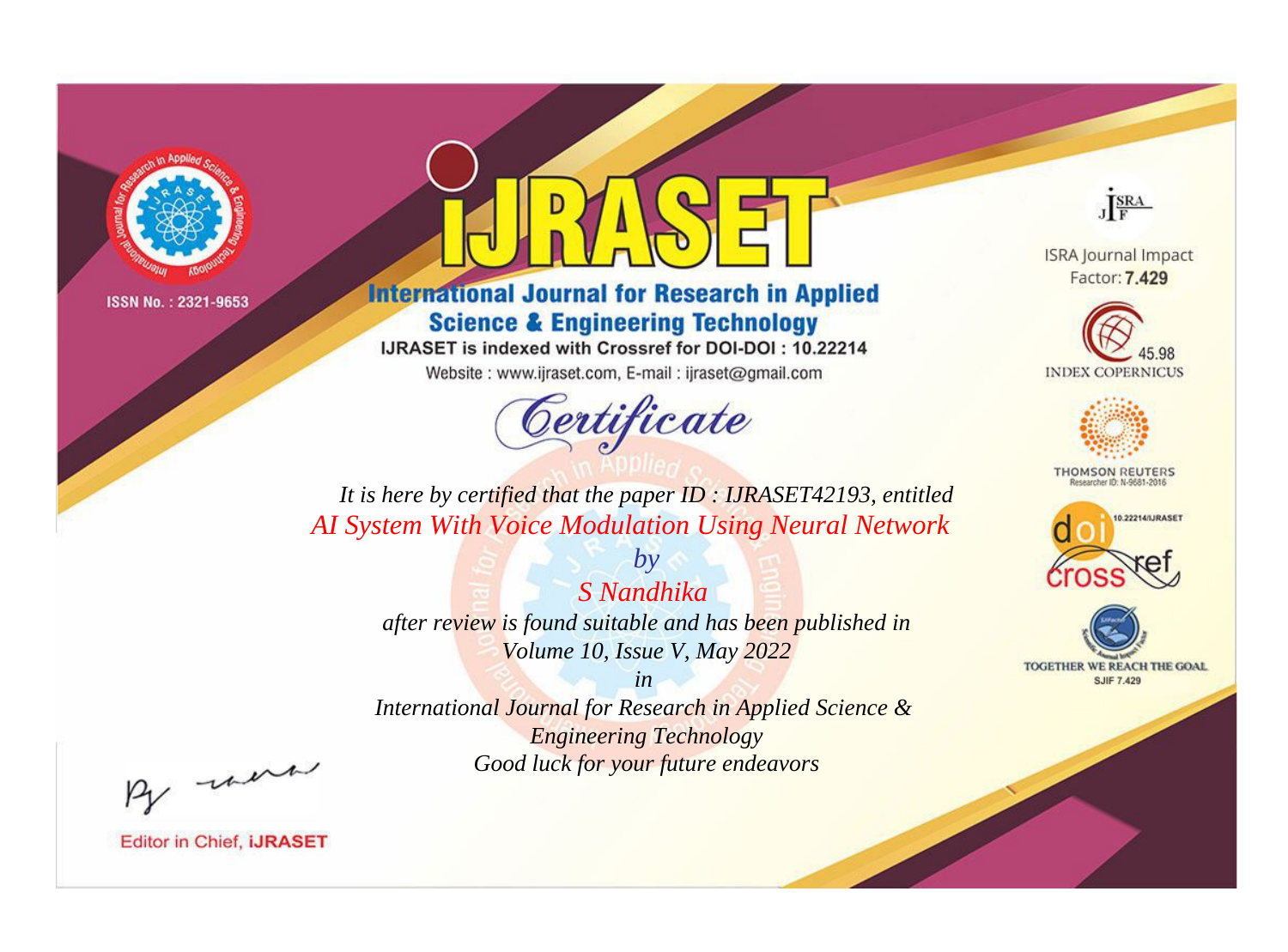

# **International Journal for Research in Applied Science & Engineering Technology**

IJRASET is indexed with Crossref for DOI-DOI: 10.22214

Website: www.ijraset.com, E-mail: ijraset@gmail.com



JERA

**ISRA Journal Impact** Factor: 7.429





**THOMSON REUTERS** 



TOGETHER WE REACH THE GOAL **SJIF 7.429** 

*It is here by certified that the paper ID : IJRASET42193, entitled AI System With Voice Modulation Using Neural Network*

> *S Prathipa after review is found suitable and has been published in Volume 10, Issue V, May 2022*

*by*

*in* 

*International Journal for Research in Applied Science & Engineering Technology Good luck for your future endeavors*

By morn